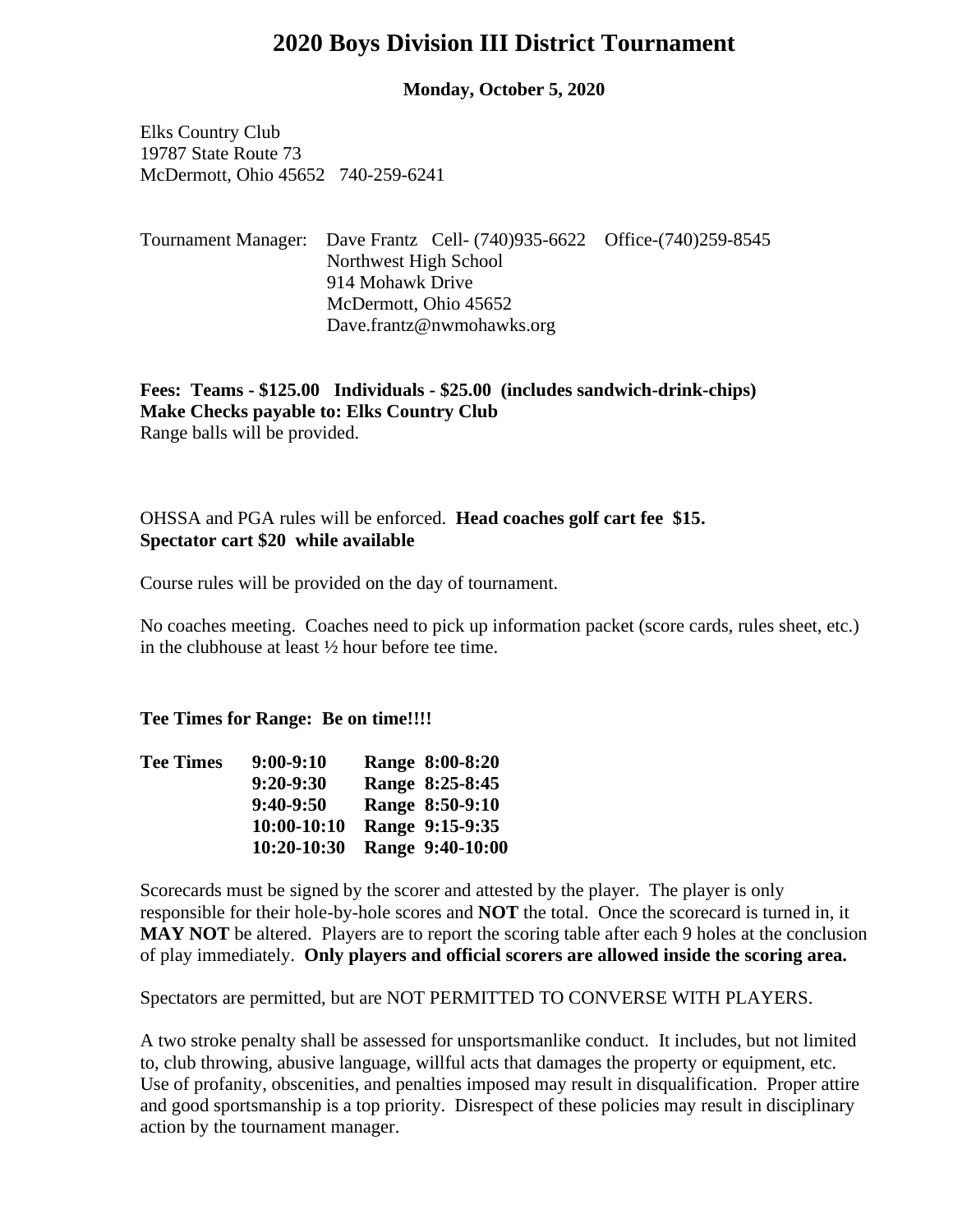#### **Coaching procedures for golf.**

- 1. Range finders may be used that are **NOT** part of a communication device.
- 2. Cell phones are prohibited. (no range finder or GPS on phone allowed)penalty involved. (Remind spectators as well …inform of rule)
- 3. Coaches are allowed to speak with their players during the round, but are not permitted in a bunker or on the green.
- 4. Coaches are **NOT** to make a ruling on any team including their own. A coach from an opposing team may **NOT** give advice to a player on another team without that coach being punished for a violation of coaching rules. Breech of these rules listed above will result in penalties which have been listed on line by the OHSAA

**No Caddying Allowed. NO ONE (except player) is to carry the player's bag at any time during competition.**

**The Coach must wear identifying name tag on the course**. **Only one coach can speak to player.**

**Tee Times begin sharply at 9 a.m.**

.

**Qualifying Participants:** Five teams and five individuals from the Franklin Valley Sectional and five teams and five individuals from the Jaycee Sectional.

**State Qualifiers:** One team and one individual not on a qualifying team to the State Tournament.